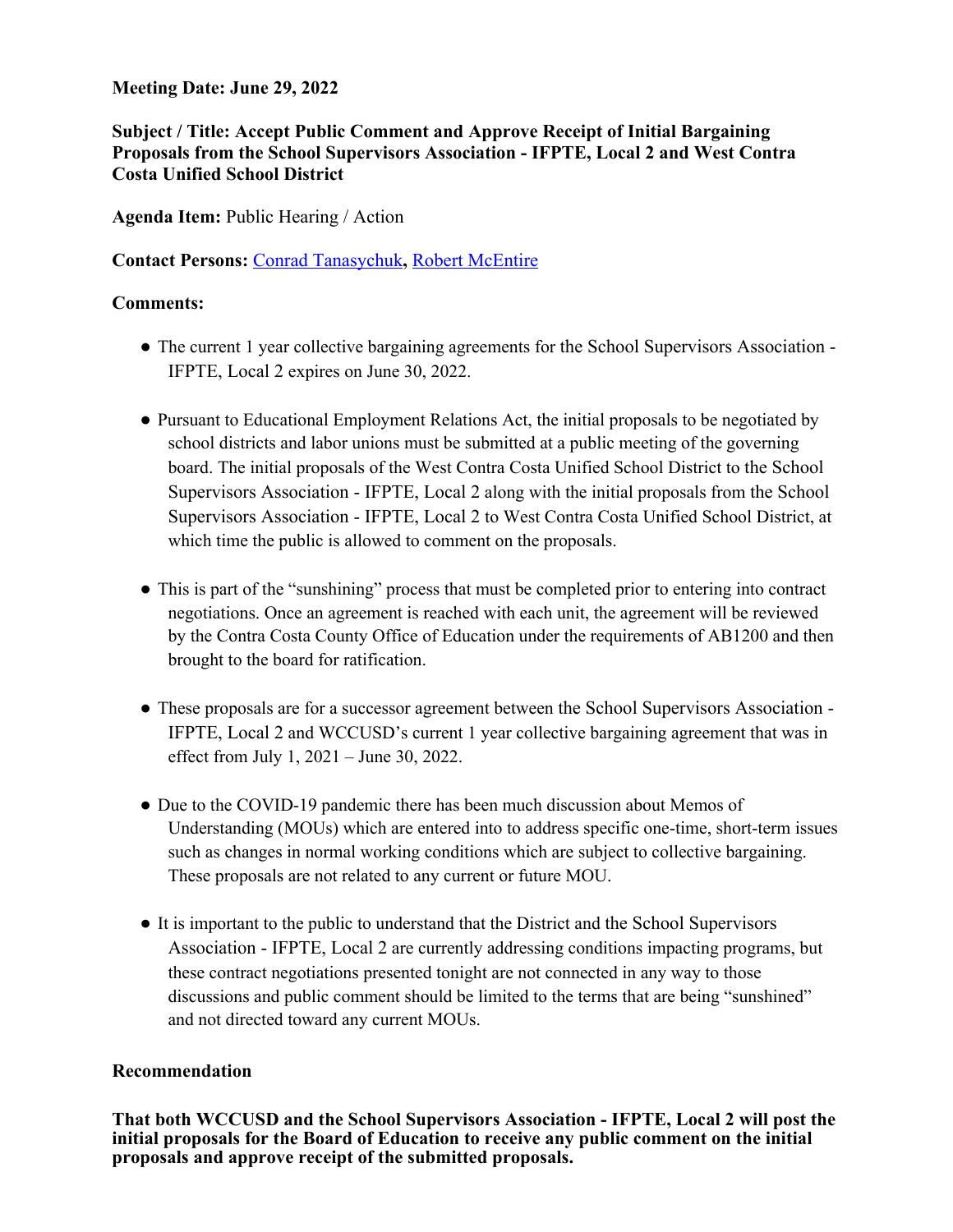## **Financial Impact**

Fiscal impact is to be determined based upon the results of negotiations. Any fiscal impact will need to be disclosed through the AB1200 procedure prior to ratification by the board of education.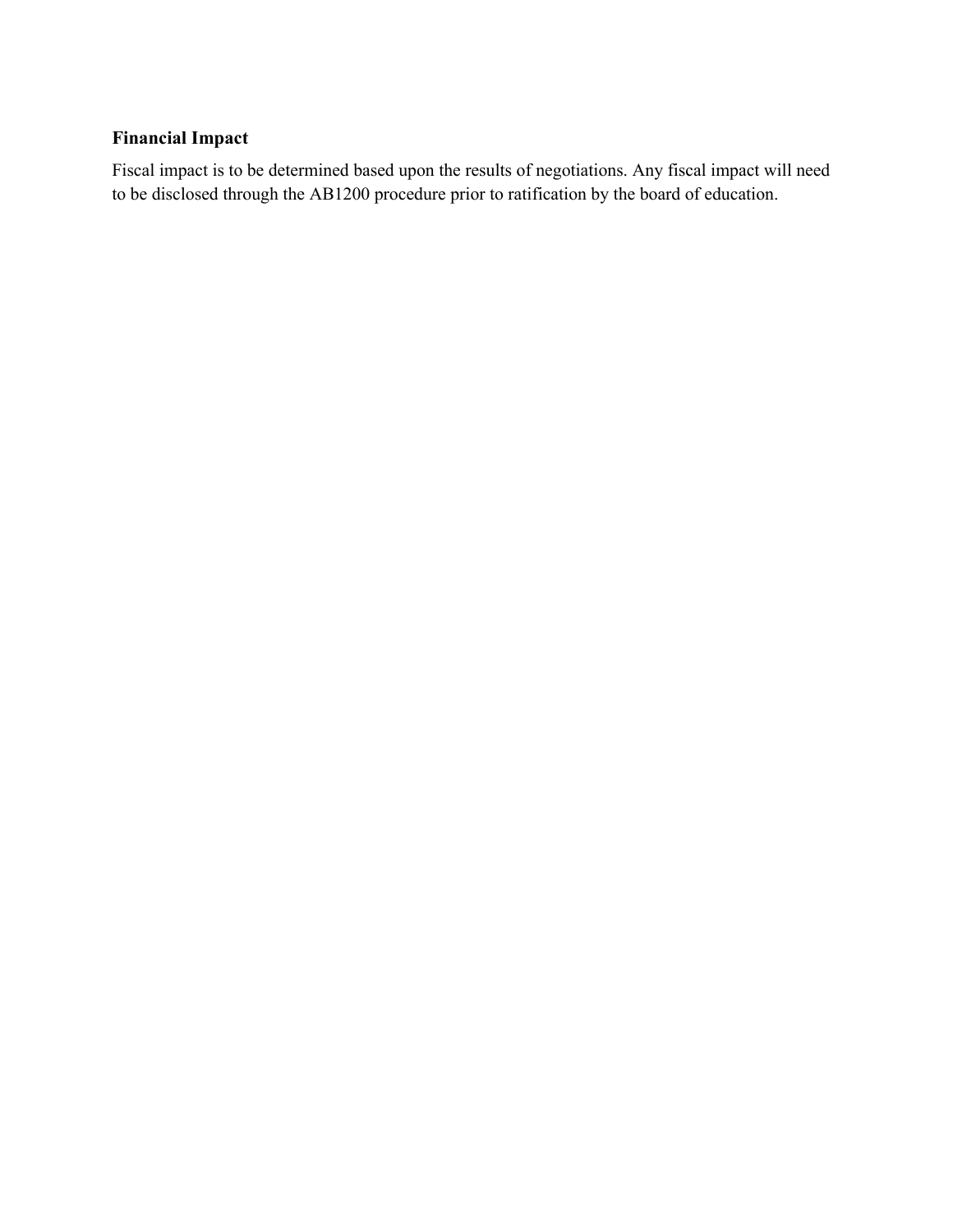

PROFESSIONAL & TECHNICAL ENGINEERS, LOCAL 21, AFL-CIO *An Organization of Professional, Technical, and Administrative Employees*

June 2, 2022

Conrad Tanasychuk Director of Labor Relations/District Negotiator 1108 Bissell Avenue Richmond, CA 94801

#### **Subject: Request to Bargain**

Mr. Tanasychuk,

The School Supervisors Association - IFPTE, Local 2, hereby notifies West Contra Costa Unified School District of our intent to bargain a successor agreement for our current contract which expires on June 30, 2022.

SSA proposes to negotiate over the following Articles, but not limited to:

Article 3- Salary, Salary Schedule Article 4- Hiring promotions Article 5- Benefits

The Union reserves the right to open other Articles as needed during negotiations.

Please contact me so that we may schedule an initial meeting and calendar bargaining dates as soon as practicable.

For the Union,

*Sharon Jenkins*

Representative/Organizer SSA/IFPTE Local 21 sjenkins@ifpte21.org